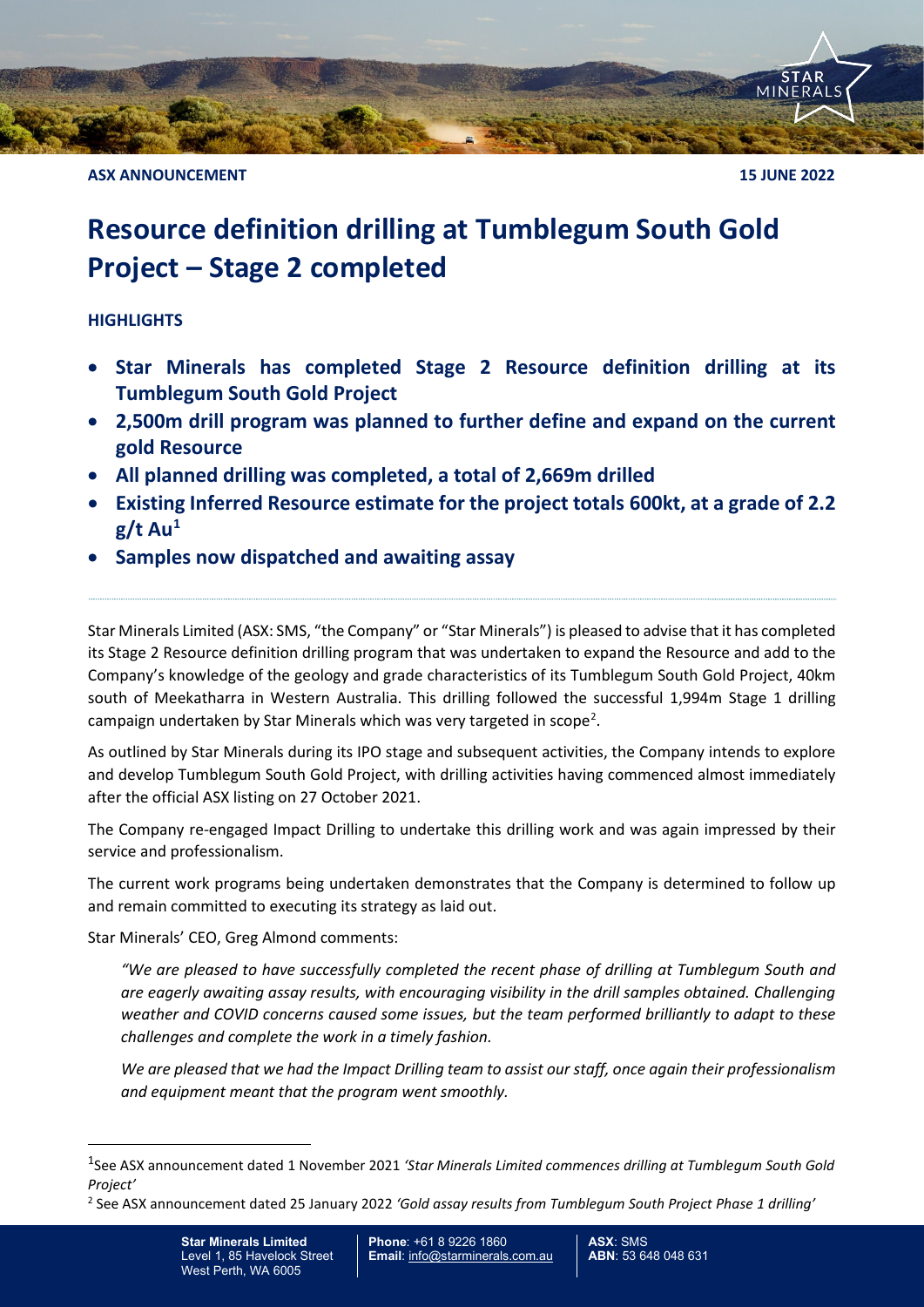

*We expect that our shareholders are becoming closer aligned to our belief in Tumblegum South and appreciate the achievements of our team as this recent drill program builds on the incremental knowledge obtained from the Stage 1 drilling."*

The Stage 2 drilling was designed to provide the Company with further information on the mineralised structures that are present in the area and was designed using the results from Stage 1 drilling.

The plan below (Figure 1) shows the collar positions.



*Figure 1 Tumblegum South Project Proposed new drilling*

The planned drilling totalled 2,448m, and all holes were completed, with some holes extended as they remained in mineralisation. Final drilled metres were 2,669m. The program was completed in 12 days.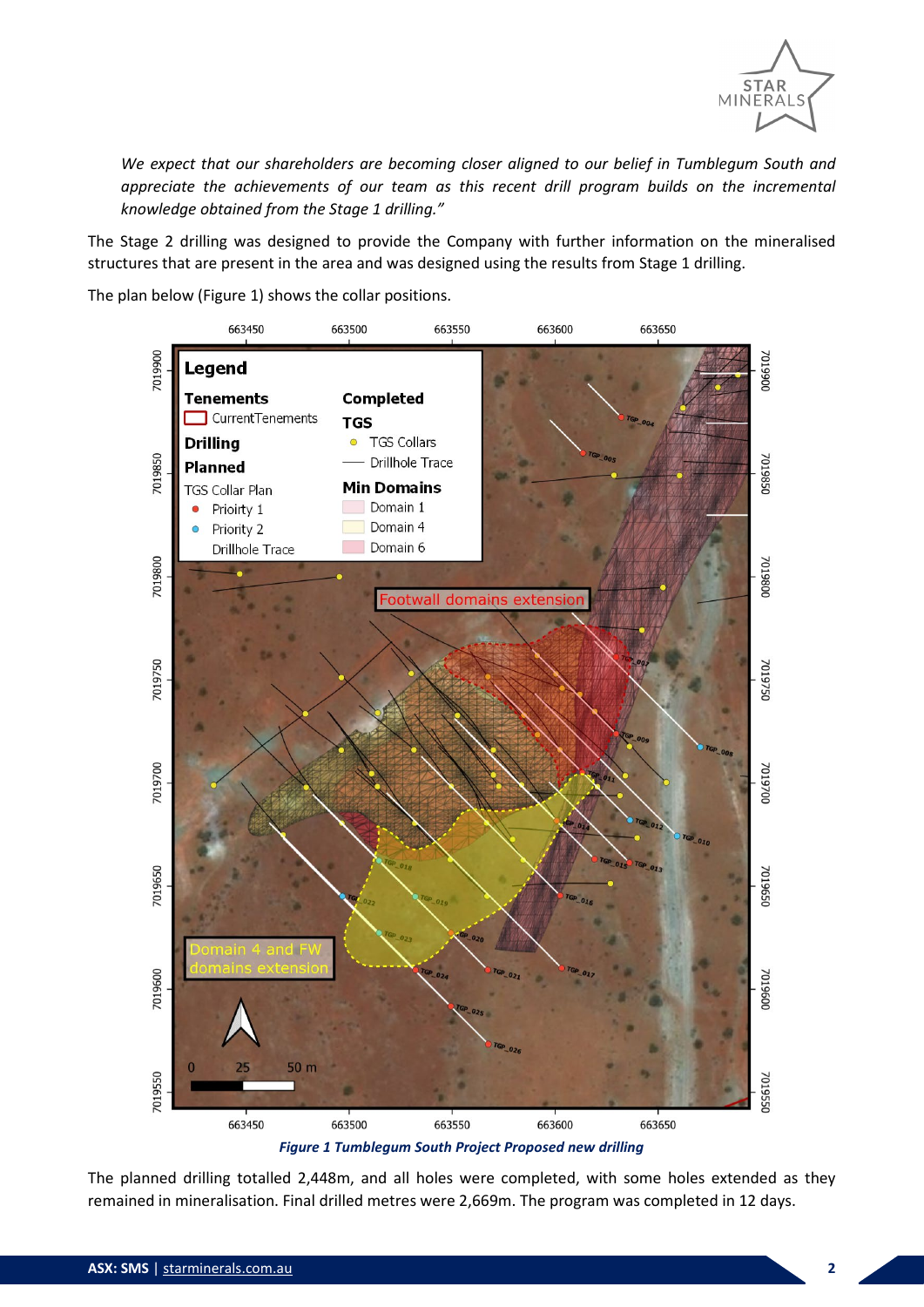

The Tumblegum South Gold Project has an existing Inferred Resource estimate which totals 600kt, at a grade of 2.2 g/t Au. This work was undertaken by Bryah Resources Limited in January 2020<sup>[3](#page-2-1)</sup>.

Tumblegum South is located approximately 40km south of the town of Meekatharra in Western Australia (se[e Figure 1\)](#page-2-0). The existing mining lease ML51/888 is directly along strike from the Tumblegum Pit which was mined by Dominion during the 1987–1992 Gabanintha Gold Mine Joint Venture. The Company's current focus is on gold, but there is also significant copper potential on the lease.



*Figure 1 Tumblegum South Gold Project Geology and Location*

## <span id="page-2-0"></span>**Reporting Confirmation**

The information in this report that relates to current resource estimates is extracted from the Company's

<span id="page-2-1"></span><sup>3</sup> See Bryah Resources Limited (ASX: BYH) ASX announcement dated 29 January 2020 *'Maiden Gold Resource at Gabanintha'*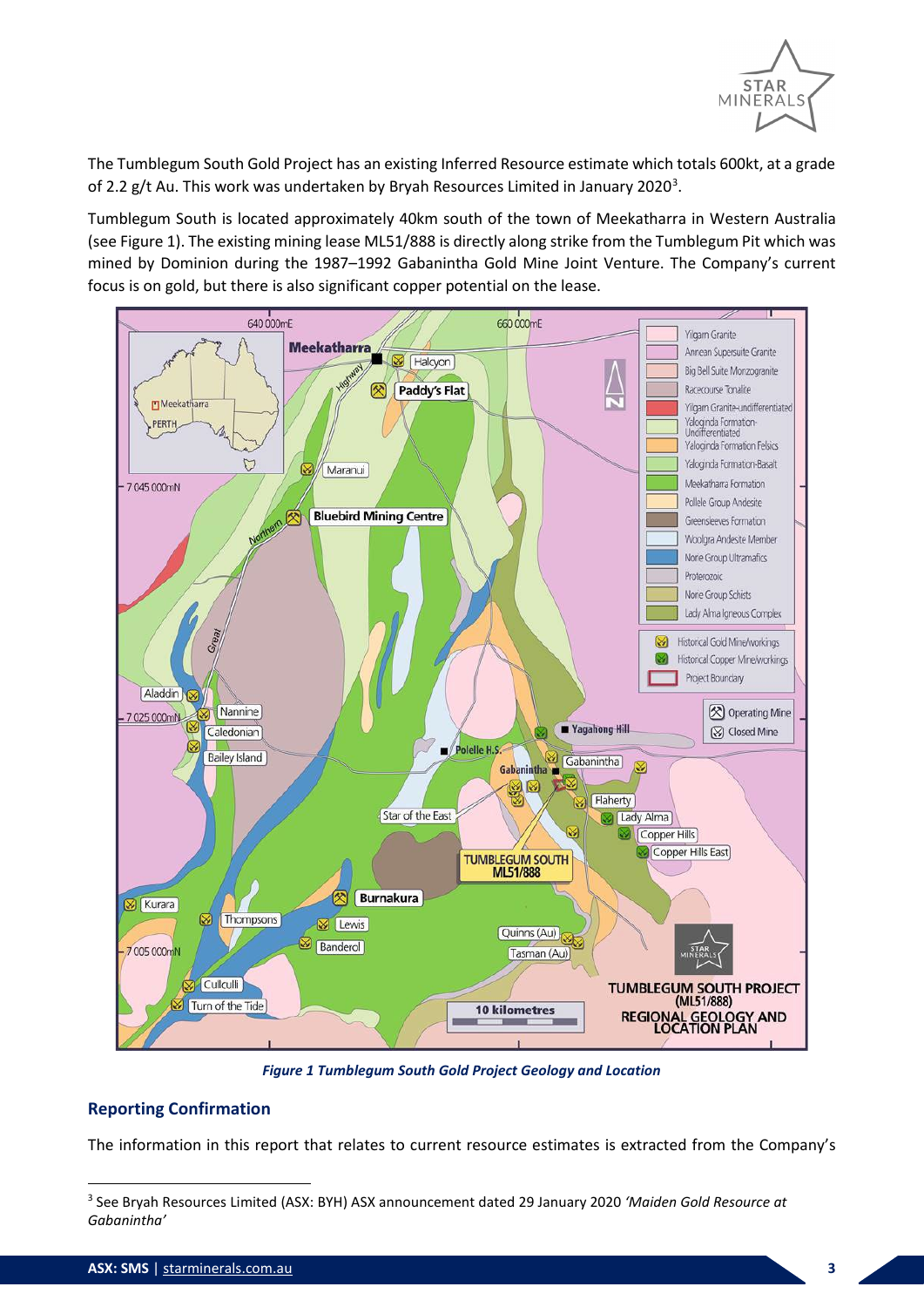

following ASX announcements:

- 1 November 2021 Tumblegum South Gold Project Drilling Underway
- 25 January 2022 Gold assay results from Tumblegum South Project Phase 1 drilling

The Company confirms that it is not aware of any new information or data that materially affects the information included in the original market announcement and, that all material assumptions and technical parameters underpinning the estimates in the relevant market announcement continue to apply and have not materially changed. The Company confirms that the form and context in which the Competent Person's findings are presented have not been materially modified from the original market announcement.

*For further information, please contact:* 

### **Greg Almond, CEO** +61 8 9226 1860

*This announcement has been produced in accordance with the Company's published continuous disclosure policy and has been approved by the Board*

#### **ABOUT STAR MINERALS LIMITED**

SMS is focused on development and exploration of its copper and gold projects. The Company will be using the data gathered to complete the required works to bring the Tumblegum South project up to the necessary level for a decision to mine to be made. In addition, it will use the latest exploration techniques as well as